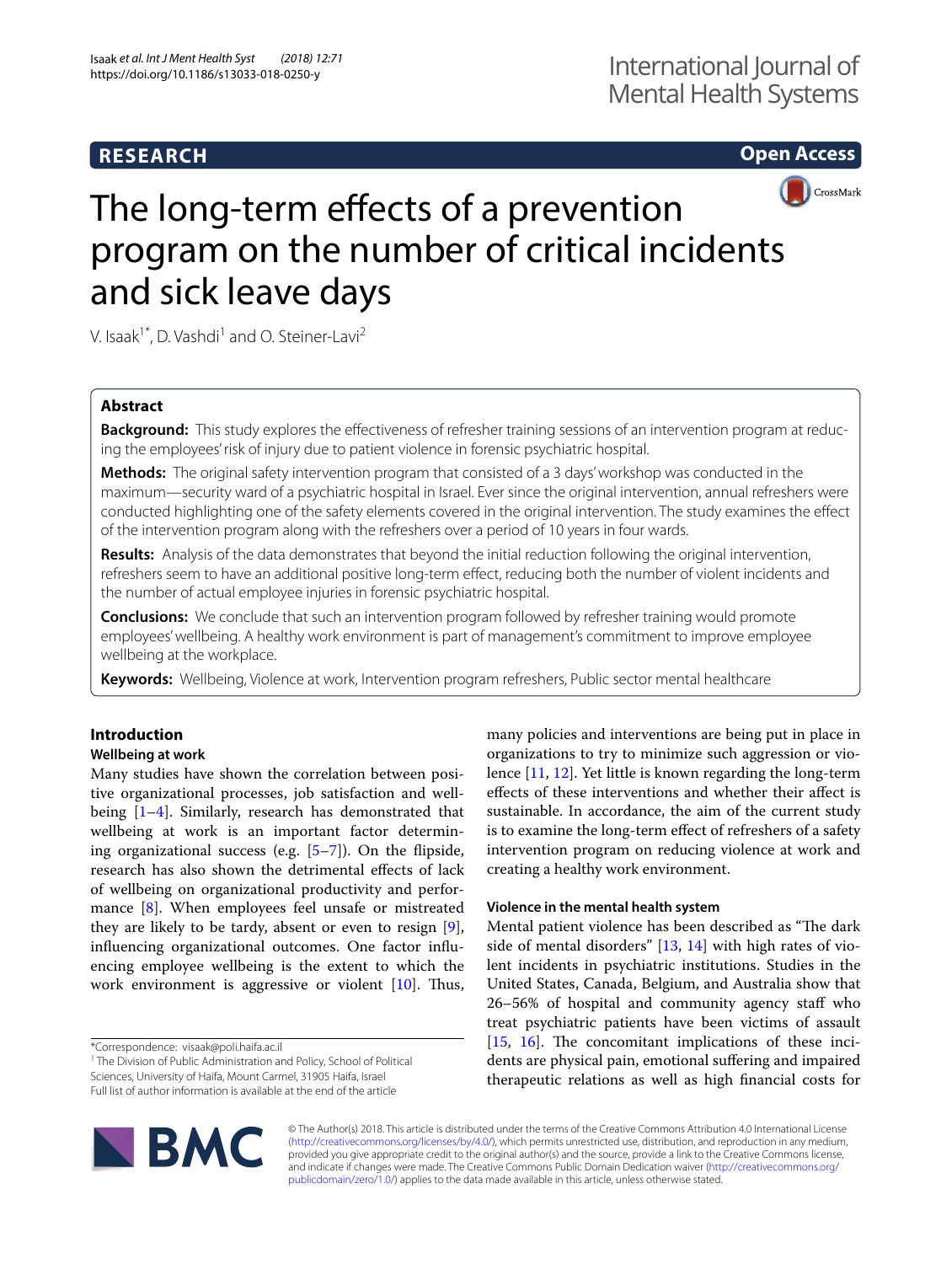the organization [\[17,](#page-4-8) [18\]](#page-4-9). Hillbrand et al. [\[19\]](#page-4-10) reported that over 2% of maximum-security forensic hospital budgets in the United States were directed to salaries for employees hired to replace personnel absent due to patient-inficted injuries and there are indications that the magnitude of workplace violence is steadily increasing [[20\]](#page-4-11).

In most cases, nurses are the victims of such violence [[21–](#page-4-12)[24](#page-4-13)]. A recent study in Poland found higher rates of violent incidents against psychiatric nurses compared to nurses in other medical disciplines [[20\]](#page-4-11). In the United States, reports suggest that one in four psychiatric nurses are assaulted by patients and require work absence each year [[25\]](#page-4-14). An Australian study, conducted on closed psychiatric wards, found that 78% of the victims of patient assaults were nurses, 4% were physicians, 2% were psychologists, and 2% were social workers  $[16]$  $[16]$  $[16]$ . The difference was explained by the nurses' constant attendance to the patients. In addition, nurses are those who provide primary treatment for violent patients, especially during outbursts [\[22,](#page-4-15) [24](#page-4-13), [26\]](#page-4-16). As a result, nurses in forensic units describe their work as an ongoing confict between their desire to assist patients, as expected of nurses, and their need to avoid harm by patients [\[27\]](#page-4-17).

As a result of this phenomena, for the last two decades, the United States Occupational Safety and Health Administration (OSHA) has stressed psychiatric institution are responsible for maintaining safety standards toward minimizing occupational injuries [[17](#page-4-8), [18](#page-4-9)]. Alongside these policies various interventions aimed at reducing violence toward employees, either specifcally in psychiatric facilities or generally in workplaces have been proposed [[27](#page-4-17), [28\]](#page-4-18).

## **Intervention programs to reduce violence against employees**

Several diferent interventions have been proposed and studied with the aim of minimizing employee injuries. These interventions include structured feedback after violent events and violence management teams [[28,](#page-4-18) [29](#page-4-19)]. Studies have assessed these interventions in hospitals reporting their success [\[29](#page-4-19)[–33](#page-4-20)]. Other interventions have focused on staff training toward managing patient aggression [[34,](#page-4-21) [35\]](#page-4-22). Finally, designing environments with fewer risk factors (e.g. ensuring patients and staf can be seen at all times) is another intervention that has been implemented and studied [\[11](#page-4-2), [12\]](#page-4-3). Recently, Isaak et al. [[36\]](#page-4-23) proposed a new intervention combining many of the aspects learnt from previous interventions. They found that their specifc intervention enhanced a safety climate in the relevant hospital wards and showed a reduction in both the number of aggressive incidents towards employees and in the number of employee injuries.

Thus, most of these studies focused on how these interventions reduce violent incidents or employee injuries. Yet these studies did not examine the long-term efects of these interventions, mostly conducting a "before and after" research program. In the current study, we examine if annual refresher sessions conducted based on the intervention proposed in Isaak et al. [[36\]](#page-4-23) may have a prolonged impact continuing to reduce injuries and violent incidents.

#### **The impact of refresher training sessions**

Based on learning theories [[37](#page-4-24)[–39](#page-4-25)] skills tend to decay with time leading to the need for appropriate retraining methods. Such relearning is usually shorter in duration than the original learning period with procedural skills demanding longer practice time than psychomotor skills. Such theories have been proven in the healthcare sector in studies showing (for example) the importance of CPR refresher training [\[40](#page-4-26)]. Yet, there seems to be much less research regarding the importance of refreshing learning that has to do with enhancing a safety climate. Research is needed to examine whether refreshing skills associated with more soft skills such as better communication or after event debriefngs will also serve to further minimize violence towards employees.

### **Methods**

We returned to the same hospital where the study conducted by Isaak et al. [[36](#page-4-23)] took place. In their study, they examined the efect of a 3 days intervention called the "Getting Home Safely" in a Mental Health Clinic's (MHC) maximum-security unit in Israel. The intervention program was delivered to the entire staf of the forensic psychiatry departments [[36](#page-4-23)].

The intervention program is a 3 days program including the following:

- Day 1—Personal safety: Participants learn how to avoid dangerous situations, self-defense skills, and methods for safely restraining patients.
- Day 2—Participants learn how to use tools for better inter-staff communication.
- Day 3—Organizational learning. Participants learn how to conduct incident investigations after adverse events based on the model used by the IDF (Israeli Defense Force).

In order to maintain the outcomes of the intervention program, since 2009 refresher sessions have been conducted on a regular basis each year. The staff decides which module day (i.e., personal safety, communication, or organizational learning) to emphasize each year. Each department manager receives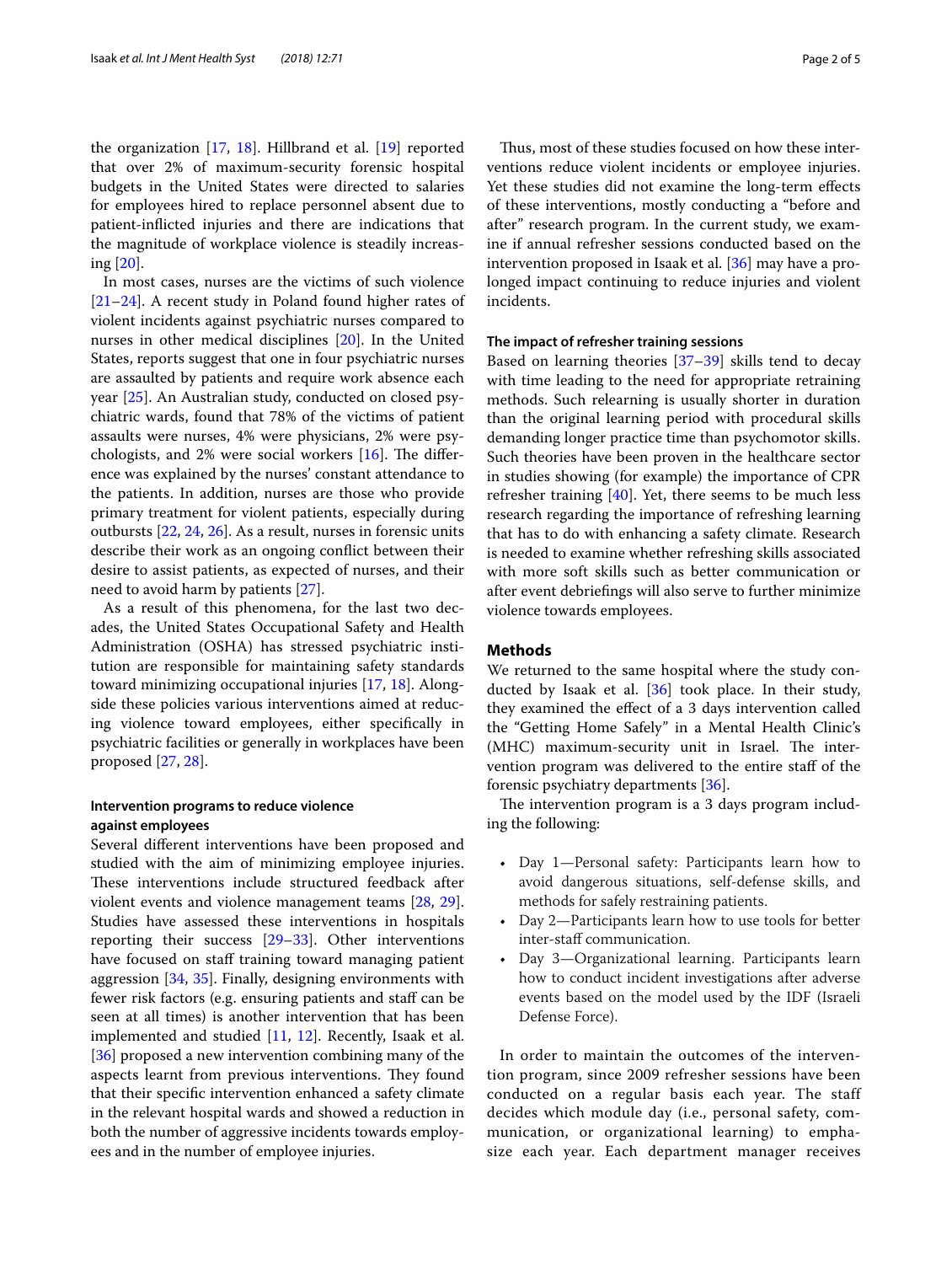notification of the need for a refresher in his department from his supervisor. The department manager conducts a survey among all the employees, and based on their choice, the selected topic is refreshed.

The refresher sessions are continuing and the most recent one was conducted in 2017 in all the four units of the forensic psychiatry departments.

## **Sample and procedure**

Based on organizational reports, we received additional data presented in Isaak et al. [[36\]](#page-4-23) regarding violent incidents in the MHC's four maximum-security units in the 10 years following the initial intervention. In addition, we received absenteeism days regarding all staff for the whole period from 2007, when the intervention was initially conducted, to 2017. In the four maximum-security units there are 112 employees (according to the HR division reports, there is a fixed number of employees in this four units with no changes over the period between 2007 and 2017) (Table [1](#page-2-0)).

## **Research variables**

## **Number of incidents**

Aggressive or violent incidents were defined as cases in which a patient physically attacked a staff member. The data was drawn from internal reports submitted to the Risk Management Director.

#### <span id="page-2-0"></span>**Table 1 Demographic characteristics of hospital staf**

| Gender | Sector |                    |        | <b>Education</b>   |       |           | Seniority in unit (years) | Seniority<br>in organization<br>(years) |       |
|--------|--------|--------------------|--------|--------------------|-------|-----------|---------------------------|-----------------------------------------|-------|
| Male   | 47.4%  | Doctor             | 7.14%  | High school        | 43.1% | Up 1      | 18.6%                     | Up 1                                    | 10.6% |
| Female | 52.6%  | Nurse              | 71.43% | Bachelor degree    | 28.1% | $1 - 10$  | 42.3%                     | $1 - 10$                                | 29.6% |
|        |        | Other <sup>a</sup> | 21.43% | Master degree      | 15.6% | $11 - 20$ | 24.4%                     | $11 - 20$                               | 37.3% |
|        |        |                    |        | Other <sup>b</sup> | 13.1% | $21 - 30$ | 7.7%                      | $21 - 30$                               | 16.9% |
|        |        |                    |        |                    |       | $31 - 40$ | 7.1%                      | $31 - 40$                               | 5.6%  |

 $a$  Other = psychologists, social workers, occupational therapists, maintenance workers, and secretaries

 $b$  Other = psychiatric graduate nursing course

<span id="page-2-1"></span>

|  |  |  | Table 2 The number of aggressive incidents towards staff before and after the intervention in all four forensic units |  |
|--|--|--|-----------------------------------------------------------------------------------------------------------------------|--|
|--|--|--|-----------------------------------------------------------------------------------------------------------------------|--|

| Before the intervention program  | After the intervention program |      |      |      |      |      |      |      |      |          |      |      |      |      |
|----------------------------------|--------------------------------|------|------|------|------|------|------|------|------|----------|------|------|------|------|
| Year                             | 2004                           | 2005 | 2006 | 2007 | 2008 | 2009 | 2010 | 2011 | 2012 | $2013^a$ | 2014 | 2015 | 2016 | 2017 |
| Number of incidents <sup>b</sup> |                                | 19   | 55   | 36   | 26   | 18   | -8   | 14   | 12.  | 13.      | 10   | h    | 16   |      |

<sup>a</sup> All data up until this point was presented in Isaak et al. [[36](#page-4-23)]

**b** Incidents include accident with and without physical injury

#### **Number of absenteeism days**

The number of days in which employees took a day of absence in each ward was examined using internal reports to the Risk Management Director.

## **Results**

As can be seen in Table [2](#page-2-1), beyond the decrease already shown in Isaak et al. [[36\]](#page-4-23), there is a rather steady decrease in the number of violent incidents throughout the maximum security unit from 2013 to 2017. As the refresher sessions started in 2009 and have been conducted annually, over the 8 years it seems that these refresher sessions are important as the rate of incidents is kept low in comparison to the pre-intervention years.

Table [3](#page-3-5) presents decreased absenteeism days. In 2006, prior to the intervention program, the injured led to 797 absence days in total at the four units. After the intervention program had been conducted, following refresher training every year, we can see a reduction of absence days that represents a long-term efect (leading to 176 absence days in 2017).

## **Discussion**

While previous research has shown that the "Getting Home Safely" intervention succeeded in restoring the sense of a healthy work environment for employees at the Mental Health Center, and signifcantly reduced the scope of violence in the wards, the current research makes an additional contribution by showing the positive long term efects of refresher sessions. It seems that while interventions may be efective as a single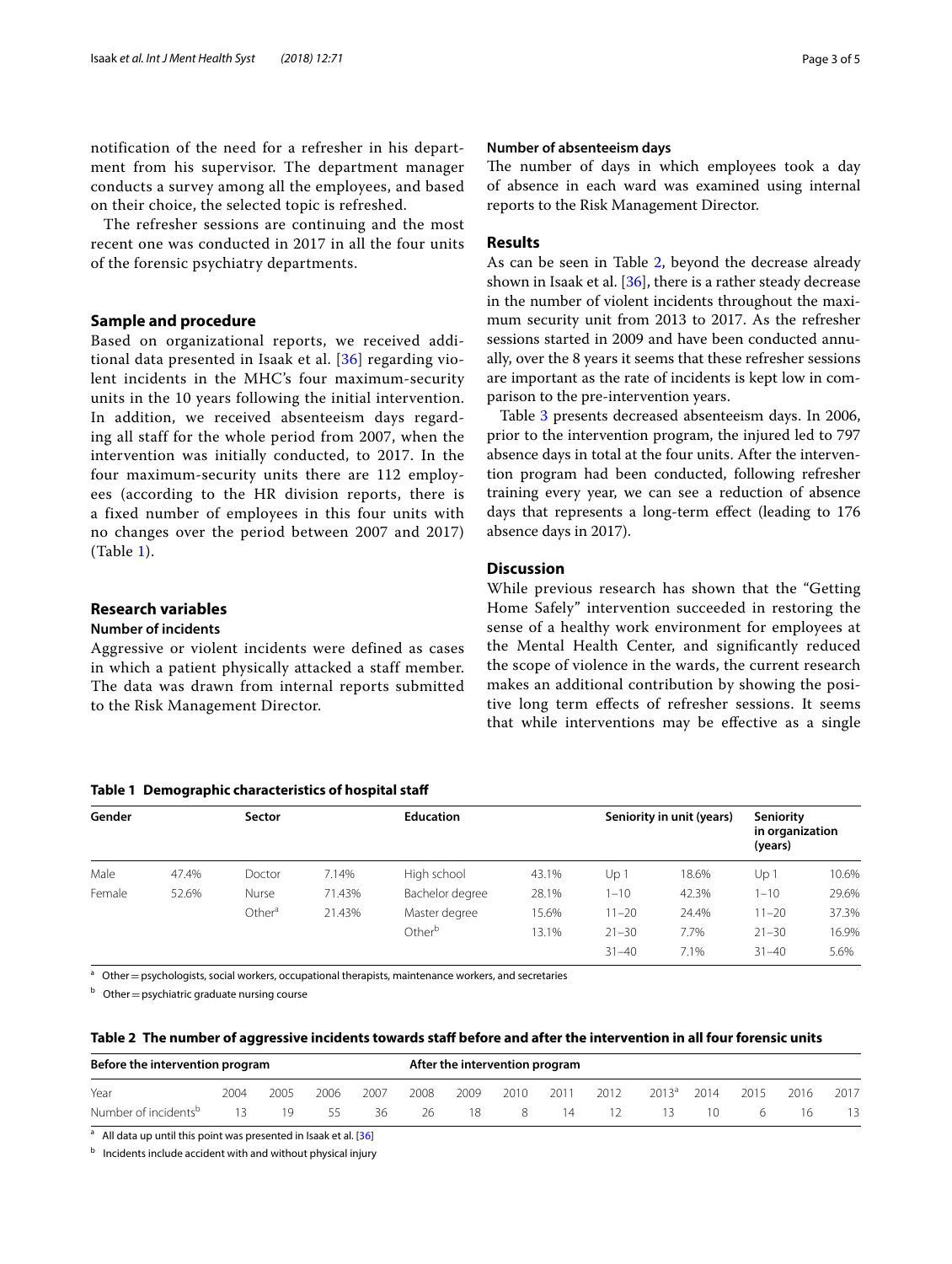#### <span id="page-3-5"></span>**Table 3 Number of absenteeism days**

| Before the intervention program | After the intervention program |      |      |      |      |      |       |      |      |      |      |      |      |      |
|---------------------------------|--------------------------------|------|------|------|------|------|-------|------|------|------|------|------|------|------|
|                                 |                                |      |      |      |      |      |       |      |      |      |      |      |      |      |
| Year                            | 2004                           | 2005 | 2006 | 2007 | 2008 | 2009 | 2010  | 2011 | 2012 | 2013 | 2014 | 2015 | 2016 | 2017 |
| Number of absence days          | 104                            | 410  | 797  | 519  | 381  | 317  | 301   | 214  | 247  | 245  | 213  | 198  | 189  | 176  |
| Loss of personel <sup>a</sup>   | 0.47                           | 1.86 | 3.6  | 2.3  | .73  | 1.44 | . .36 | 0.97 |      |      | 0.96 | 0.9  | 0.85 | 0.8  |

The standards of yearly working days for employee in the maximum security unit is 220 days per person

 $a$  Loss of personnel = absent days per year: 220

training, people are likely to need refreshers to mitigate skill decay. Thus, such interventions should be followed up as they not only refresh the employee's memory but they demonstrate that a healthy work environment is part of the management's commitment to maintain employees' wellbeing at work. These results are consistent with previous fndings that refresher training can improve the employees' skills [\[37](#page-4-24)[–39\]](#page-4-25). Such interventions may allow management to create and maintain a healthy work environment [[4\]](#page-3-1) that enhances the emotional wellbeing [\[41\]](#page-4-27), as well of all employees [\[42](#page-4-28)].

"Getting Home Safely" succeeded in restoring the sense of a healthy work environment for employees at the Sha'ar Menashe Health Center and signifcantly reduced the incidence of violence in the wards. Reduced patient violence provides a healthy work environment that leads to a high level of wellbeing [[4\]](#page-3-1).

This study has several limitations. First, only four units participated in the study and all underwent the intervention. Given the small sample and absence of a control group, our fndings should not be considered in isolation, but as a part of a study supporting the concept that intervention programs can reduce violence. Second, we cannot prove that the specifc content of the intervention program was the direct reason for the reported outcome. Another program may have been similarly efective. What we can see from our results is that the violence was reduced and remained at a consistent level over the past decade. Furthermore, this study focused on violence within the workplace of a forensic hospital. It may be difficult to extrapolate these fndings to other workplace settings, including other areas within the health sector.

Future research should be conducted to study the efects of intervention programs such as ours in a variety of psychiatric and other healthcare organizations. We recommend a future study to compare our intervention program to others that focus on violence and their impact on wellbeing at work.

#### **Authors' contributions**

All the authors have the same contribution to this manuscript. All authors read and approved the fnal manuscript.

#### **Author details**

<sup>1</sup> The Division of Public Administration and Policy, School of Political Sciences, University of Haifa, Mount Carmel, 31905 Haifa, Israel. <sup>2</sup> Management Faculty, MLA The College for Academic Studies, Or Yehuda, Israel.

#### **Acknowledgements**

Not applicable.

#### **Competing interests**

The authors declare that they have no competing interests.

#### **Availability of data and materials**

All the data and material regarding this research are available in the manuscript.

#### **Consent for publication**

Not applicable.

#### **Ethics approval and consent to participate**

Not applicable.

### **Funding**

Not applicable.

#### **Publisher's Note**

Springer Nature remains neutral with regard to jurisdictional claims in published maps and institutional afliations.

Received: 21 February 2018 Accepted: 15 November 2018 Published online: 21 November 2018

### **References**

- <span id="page-3-0"></span>1. Boer J, Nieboer AP, Cramm M. A cross-sectional study investigating patient-centered care, co-creation of care, well-being and job satisfaction among nurses. J Nurs Manag. 2017.<https://doi.org/10.1111/jonm.12496>.
- 2. laffaldano MT, Muchinsky PM. Job satisfaction and job performance: a meta-analysis. Psychol Bull. 1985. [https://doi.](https://doi.org/10.1037//0033-2909.97.2.215) [org/10.1037//0033-2909.97.2.215](https://doi.org/10.1037//0033-2909.97.2.215).
- 3. Judge TA, Thoresen CJ, Bono JE, Patton GK. The job satisfaction-job performance relationship: a qualitative review. Psychol Bull. 2001. [https://doi.](https://doi.org/10.1037//0033-2909.127.3.376) [org/10.1037//0033-2909.127.3.376](https://doi.org/10.1037//0033-2909.127.3.376).
- <span id="page-3-1"></span>4. Kalliath T, Kalliath P. Changing work environment and employee wellbeing: an introduction. Int J Manpow. 2012. [https://doi.org/10.1108/01437](https://doi.org/10.1108/01437721211268285) [721211268285.](https://doi.org/10.1108/01437721211268285)
- <span id="page-3-2"></span>5. Peccei R. Human resource management and the search for the happy workplace. Rotterdam: Erasmus Research Institute of Management. 2004.
- 6. Tehrani N, Humpage S, Willmott B, Haslam I. What's happening with Wellbeing at work? Change Agenda. London: Chartered Institute of Personal Development; 2007.
- <span id="page-3-3"></span>7. Warr P. Psychology at work. Pakefeld: Penguin Group Books; 2002.
- <span id="page-3-4"></span>8. Baptist NR. Tightening the link between employee wellbeing at work and performance—a new dimension for HRM. Manag Dec. 2008. [https://doi.](https://doi.org/10.1108/00251740810854168) [org/10.1108/00251740810854168.](https://doi.org/10.1108/00251740810854168)